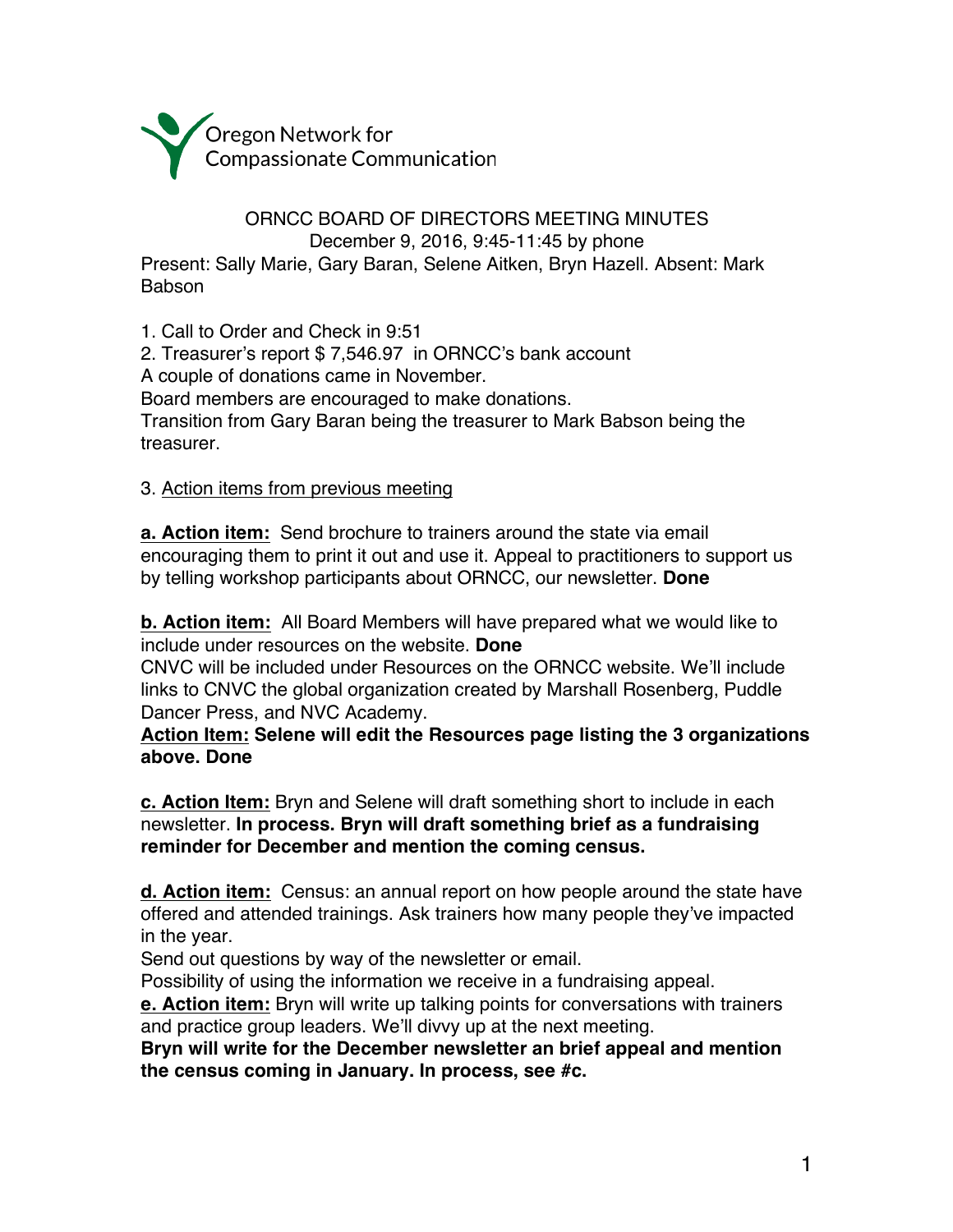

Announcement about the census can go out in the newsletter in November and December and then organize the phone lists and other follow up.

**f. Action item;** Sally will write up the announcement with the email contact. **Bryn Will put in the January newsletter.**

**g. Action item:** Sally will send link to of BBC piece on Marshall to Elly and ask her to post it on our website with a link on the newsletter also. **Done.**

h. Rounding up the newsletter article. Make it an agenda item every month. **Action item**: Mark will write an article about bi-lingual NVC program in Salem prisons. **Cancelled.**

**i. Action item;** Gary will edit website information for people interested in joining the Board.

We are no longer limited to a certain season for adding new members, anyone may apply anytime.

Board members can recruit potential members at any time and are encouraged to do so.

We want to have a continuous notice on the website inviting people to join the Board of Directors.

**j. Action Item:** Sally will draft an invitation to prospective board members that will be present in a sidebar on the home page and also under About.

**k Action item:** Sally will ask Elly about how to list out -of -area trainers. How to manage listings in the website. **Done**

**l.** LaShelle Charde requested there be a listing in the newsletter of trainings by title and date with links to longer descriptions. Board agreed this is doable. **Action item: Sally will connect with Elly about doing this.**

Oregon trainers can list trainings they're giving elsewhere. Trainers from other places do not post unless the training will take place in Oregon or Southwest Washington.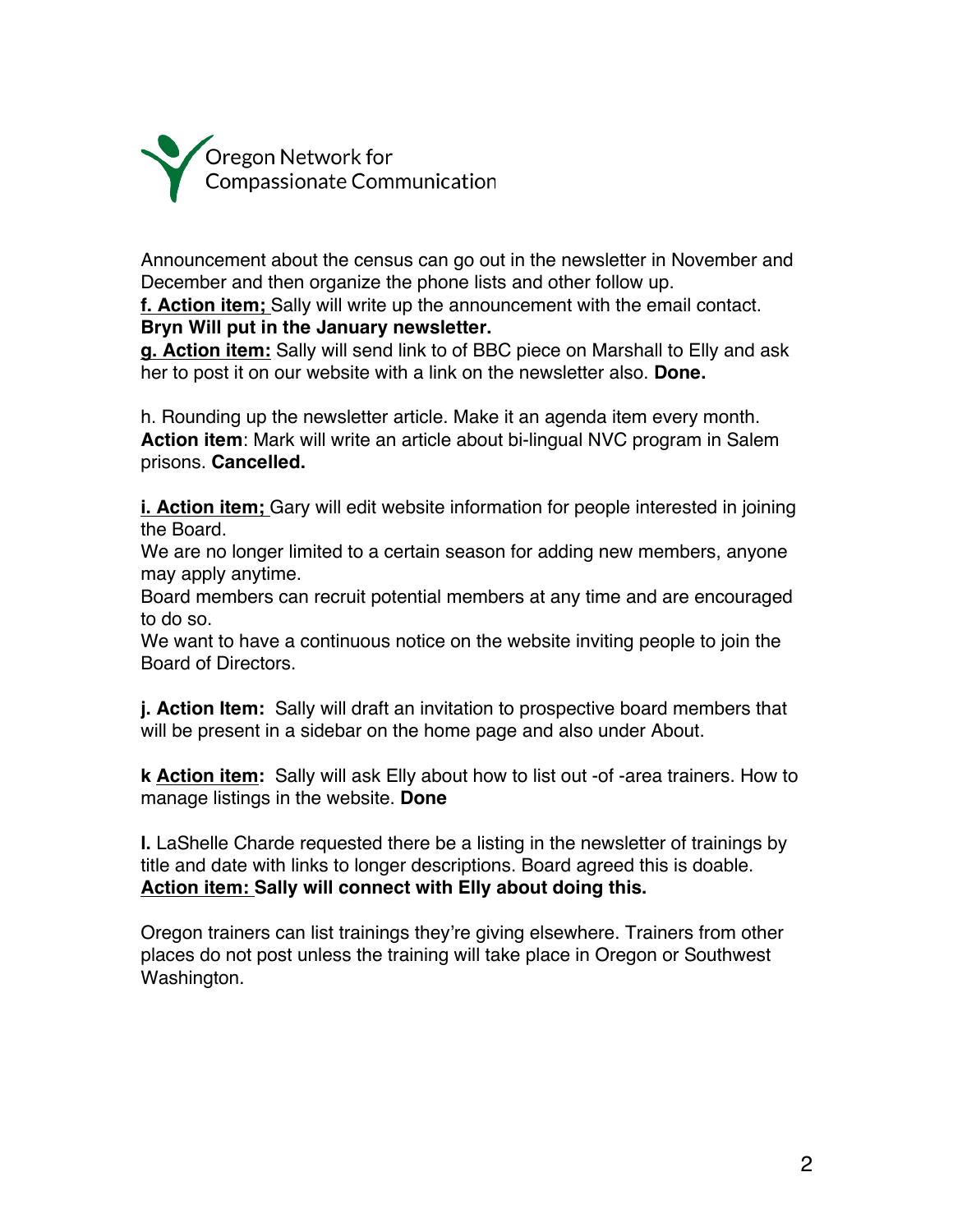

## **New Business**

a. Passing the Treasurer's batton. Gary Baran will resign on December 31<sup>st</sup>, 2016. The Board has elected Mark Babson to assume the position of Treasurer, effective January 1, 2017.The Board authorizes him to be a signer on the ORNCC bank account and authorizes Umpqua Bank to issue him a debit card.

b. Selene's request for support in teaching underserved populations. ORNCC will cover \$200 for her work with a group of Native American tribes in a nearby area. The Board agreed to contribute \$200 for the project. **Action item:** Sally will make the donation to the board to cover the expense.

c. Lisa Marie's request re articles for newsletter. **Action item:** Selene will write LMDV a letter. Selene will send it to the Board first.

d. Creating a summary of our achievements for 2014, 2015 and 2016. **Action item:** Mark has been nominated to do this.

Items for January meeting:

Trainings: ORNCC can offer a training some time as a community builder and a fundraiser. Eugene is a possible location so that folks from around the state will attend.

Idea to talk about: Have a place in the newsletter/website for people to announce a request for collaboration on their dreams of particular projects.

2 017 ORNCC BOARD MEETING DATES **Jan 20** Feb 24 Mar 24 Apr 28 May 26, in person June 23